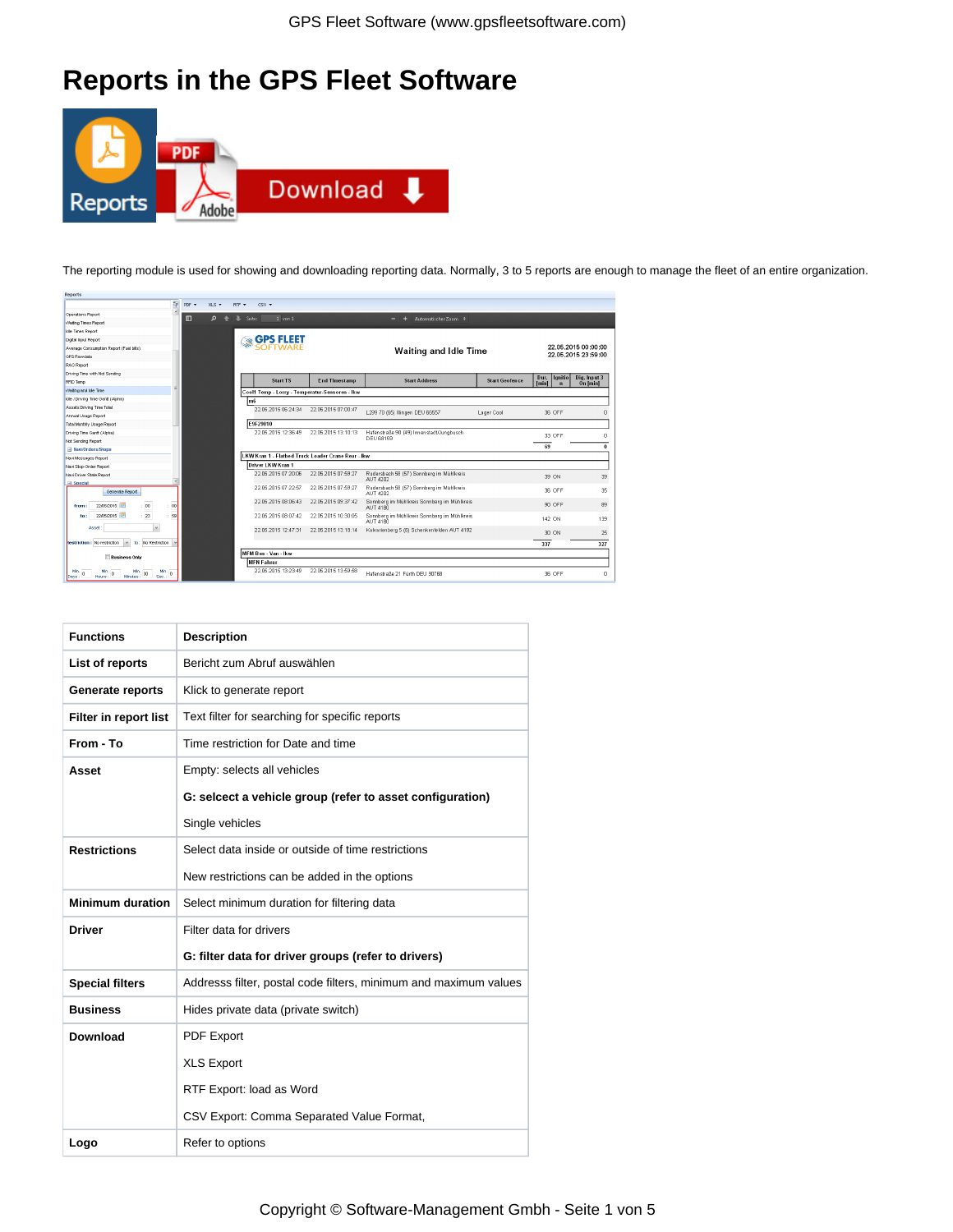| Footer | Refer to options |
|--------|------------------|
|        |                  |

## Standard reports

The group of standard reports is shown for every customer. The total list of reports is longer and can be found in the software.



| GH. | <b>GPS FLEET</b>                                                       |                 |                            |                         |                                      |      |              |                        | <b>Total Monthly Overview Report</b> |                |                        |                 |                              |                      |                          |                          |                          | 05 2019 - Vertrieb 1     |
|-----|------------------------------------------------------------------------|-----------------|----------------------------|-------------------------|--------------------------------------|------|--------------|------------------------|--------------------------------------|----------------|------------------------|-----------------|------------------------------|----------------------|--------------------------|--------------------------|--------------------------|--------------------------|
|     | Date                                                                   | Day             | <b>Start</b><br>time(first | End time<br>(last trip) | Totaltime Trip time Priv. Tim<br>[h] |      | $\theta$     | Waiting<br><b>Time</b> | <b>Idletime</b>                      | <b>Stops</b>   | Ign On<br><b>Stops</b> | <b>Total KM</b> | <b>KM</b><br><b>Business</b> | <b>KM</b><br>Private | Dig. Input 1<br>On $[h]$ | Dig. Input 2<br>On $[h]$ | Dig. Input 3<br>On $[h]$ | Dig. Input 4<br>On $[h]$ |
|     | Vertrieb 1 - WA240 - Vehicle - VW Caddy - SB2.0 - SAPNR125<br>Vertrieb |                 |                            |                         |                                      |      |              |                        |                                      |                |                        |                 |                              |                      |                          |                          |                          |                          |
|     |                                                                        |                 |                            |                         |                                      |      |              |                        |                                      |                |                        |                 |                              |                      |                          |                          |                          |                          |
|     | 2019-05-02                                                             | Thursday        | 09:09                      | 09:41                   | 0,5                                  | 0,5  | 0            | 0.1                    | 0.5                                  | $\overline{2}$ | $\overline{2}$         | 0,6             | 0,6                          | $\mathbf{0}$         | 31,6                     | $\mathbf 0$              | $\mathbf 0$              | $\mathbf 0$              |
|     | 2019-05-03                                                             | Friday          | 15:09                      | 17:45                   | 2,6                                  | 0.2  | 0            | 2,4                    | 0                                    |                | 0                      | 4,1             | 4.1                          | 0                    | 25                       | $\mathbf 0$              | 0                        | $\mathbf 0$              |
|     | 2019-05-06                                                             | Monday          | 05:59                      | 23:19                   | 17.3                                 | 4,1  | 0            | 13.2                   | 0.4                                  | 6              |                        | 332,1           | 318,1                        | 14                   | 428                      | 229                      | $\mathbf{0}$             | $\pmb{0}$                |
|     | 2019-05-07                                                             | Tuesday         | 06:20                      | 20:58                   | 14,6                                 | 2.9  | 0            | 11.7                   | 2.8                                  | 3              | 8                      | 287,9           | $\mathbf 0$                  | 287.9                | 348                      | 878.7                    | $\mathbf 0$              | $\mathbf 0$              |
|     | 2019-05-09                                                             | <b>Thursday</b> | 16:17                      | 16:25                   | 0,1                                  | 0,1  | $\mathbf{0}$ | $\mathbf{0}$           | 0.1                                  | $\mathbf{0}$   | -1                     | 3,2             | $\mathbf{0}$                 | 3.2                  | 7,9                      | 7,9                      | $\mathbf{0}$             | $\pmb{0}$                |
|     | 2019-05-10                                                             | Friday          | 07:33                      | 11:31                   | 4                                    | 0.8  | 0            | 3.2                    | 0.8                                  | 7              | 3                      | 3,3             | 0                            | 3.3                  | 58                       | 238,7                    | 0                        | $\mathbf 0$              |
|     | 2019-05-13                                                             | Monday          | 06:00                      | 08:29                   | 2.5                                  | 2,5  | 0            | $\mathbf 0$            | 0,1                                  | $\overline{2}$ |                        | 247,5           | 247,5                        | $\mathbf 0$          | 149                      | $\mathbf 0$              | $\mathbf{0}$             | $\mathbf{0}$             |
|     |                                                                        |                 |                            |                         | 41.7                                 | 11.1 | 0            | 30.6                   | 4.8                                  | 21             | 16                     | 878,8           | 570,4                        | 308.4                | 1.047,5                  | 1.354,3                  | $\mathbf 0$              | $\mathbf 0$              |

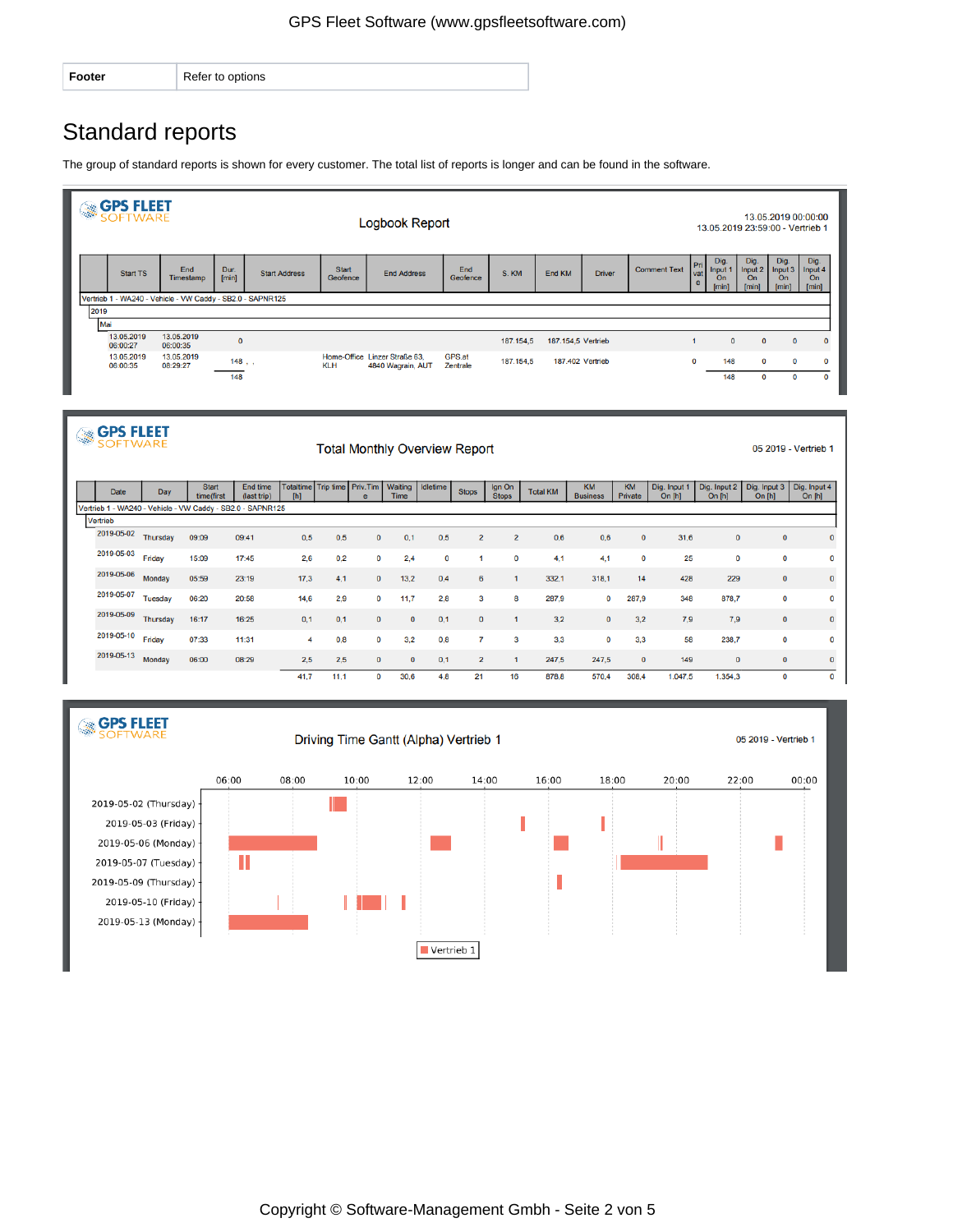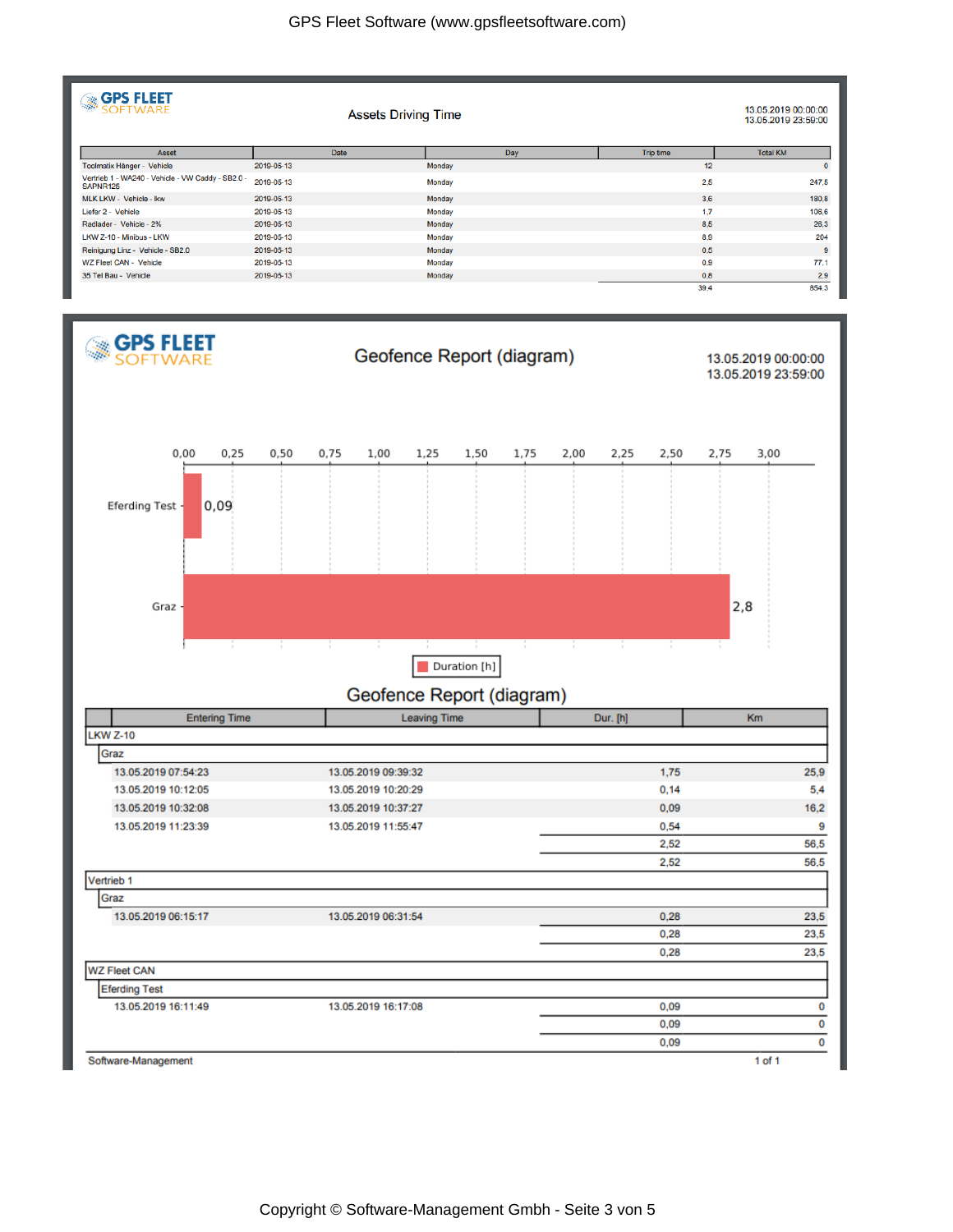|  | <b>SPS FLEET</b> |
|--|------------------|
|  |                  |

## **Waiting Times Report**

13.05.2019 12:00:00 13.05.2019 23:59:00

| <b>Start TS</b>                  | <b>End Timestamp</b> | <b>Start Address</b>                                              | <b>Start Geofence</b> | Waitingtime [min] |
|----------------------------------|----------------------|-------------------------------------------------------------------|-----------------------|-------------------|
| 35 Tel Bau - Vehicle             |                      |                                                                   |                       |                   |
| Driver 353816055097952 Telic Bau |                      |                                                                   |                       |                   |
| 13.05.2019 15:24:11              | 13.05.2019 15:59:49  | Wachaustraße 87, 3680 Gemeinde Persenbeug-<br>Gottsdorf, AUT      | Steinbruch LJ         | 35                |
| Liefer 2 - Vehicle               |                      |                                                                   |                       |                   |
| Driver ww id test                |                      |                                                                   |                       |                   |
| 13.05.2019 12:07:05              | 13.05.2019 12:50:58  | Matzelsdorf 50, 4212 Matzelsdorf, AUT                             |                       | 43                |
| LKW Z-10 - Minibus - LKW         |                      |                                                                   |                       |                   |
| <b>Hans Moser</b>                |                      |                                                                   |                       |                   |
| 13.05.2019 14:41:14              | 13.05.2019 15:21:33  | Frauentaler Straße 105, 8530 Deutschlandsberg,<br><b>AUT</b>      |                       | 40                |
| MLK LKW - Vehicle - Ikw          |                      |                                                                   |                       |                   |
| Edis                             |                      |                                                                   |                       |                   |
| 13.05.2019 13:03:53              | 13.05.2019 13:28:55  | Kollingerfeld 2, 4563 Micheldorf in Oberösterreich,<br><b>AUT</b> |                       | 25                |
| 13.05.2019 13:32:51              | 13.05.2019 14:23:22  | Micheldorf in Oberösterreich 4563, AUT                            |                       | 50                |
| 13.05.2019 14:52:19              | 13.05.2019 15:20:00  | Solarstraße 14, 4653 Eberstalzell, AUT                            |                       | 27                |
| 13.05.2019 15:22:11              | 13.05.2019 15:41:01  | Mayersdorf, 4653 Eberstalzell, AUT                                |                       | 18                |
| Reinigung Linz - Vehicle - SB2.0 |                      |                                                                   |                       |                   |
| 000015BAC13B                     |                      |                                                                   |                       |                   |
| 13.05.2019 15:15:16              | 13.05.2019 15:38:31  | Langgasse 16 - 18, 4020 Linz, AUT                                 |                       | 23                |
| WZ Fleet CAN - Vehicle           |                      |                                                                   |                       |                   |
| <b>Karl Kurz</b>                 |                      |                                                                   |                       |                   |
| 13.05.2019 12:31:15              | 13.05.2019 14:19:36  | Ganglgutstraße, 4050 Traun, AUT                                   |                       | 108               |
| 13.05.2019 14:21:43              | 13.05.2019 16:40:05  | B127, 4122 Arnreit, AUT                                           |                       | 138               |